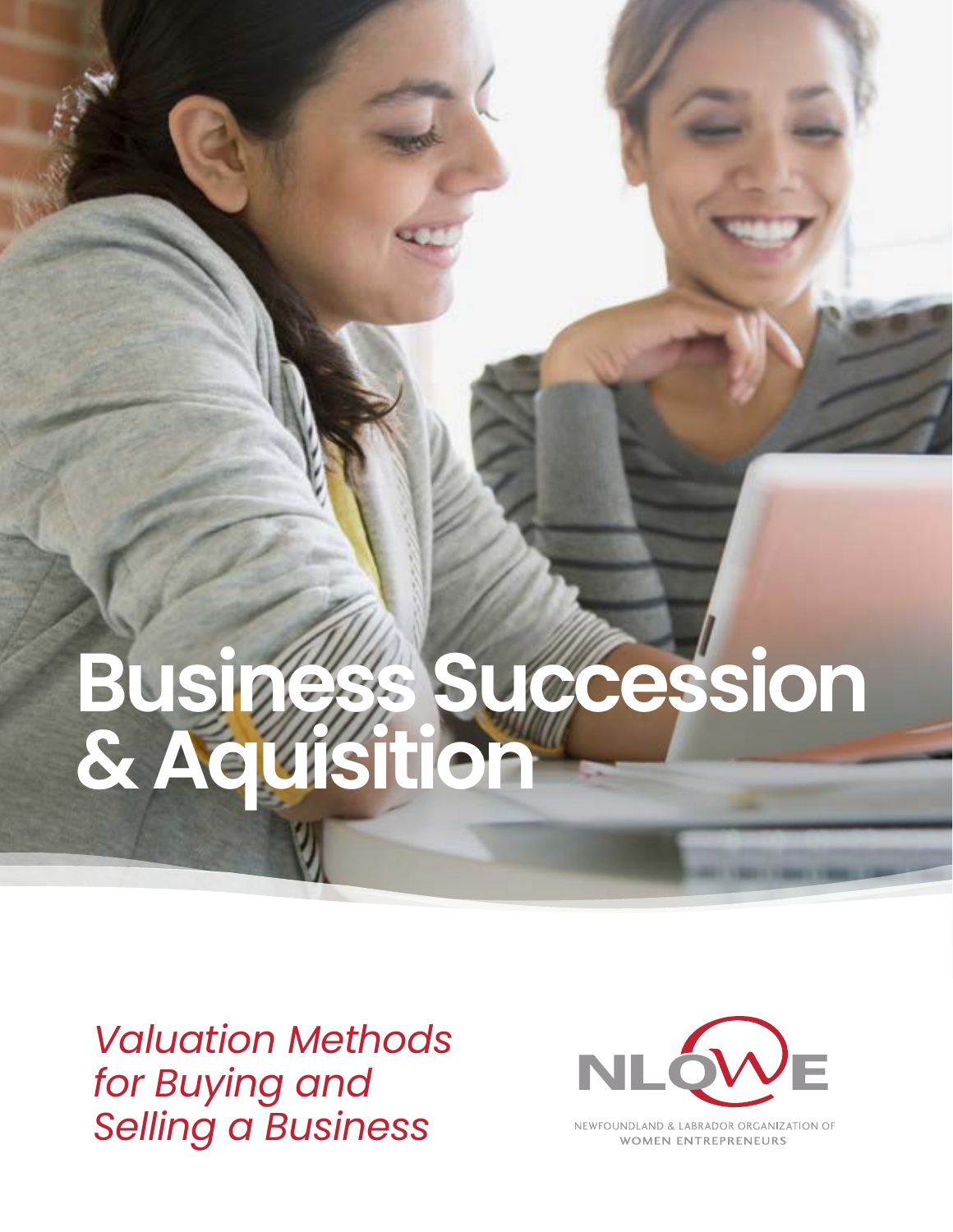## **Valuation Methods for Buying and Selling a Business**



## **What is a business worth?**

The answer can depend on perspective: buyer, seller or market valuator.

The Canadian Institute of Chartered Business Evaluators (cbvinstitute. com) defines fair market value as the highest price agreed to between a buyer and seller that are fully informed and free to choose. As a result, determining 'worth' of a business requires clear definitions and a subtle blend of financials, market conditions, and personal preferences. Warren Buffett puts it succinctly: "Price is what you pay; value is what you get."

Business value is calculated based on market predictions, activity of potential buyers, years of future operation, and other forecasts impacting business operations and income.

Once the price is accepted, any of these predictions or unforeseen circumstances could affect the value of the business. As a result, price and value may not be the same number.

Valuation is usually based on one of three key elements:

- Income
- Market
- **Assets**

**- 2 -**